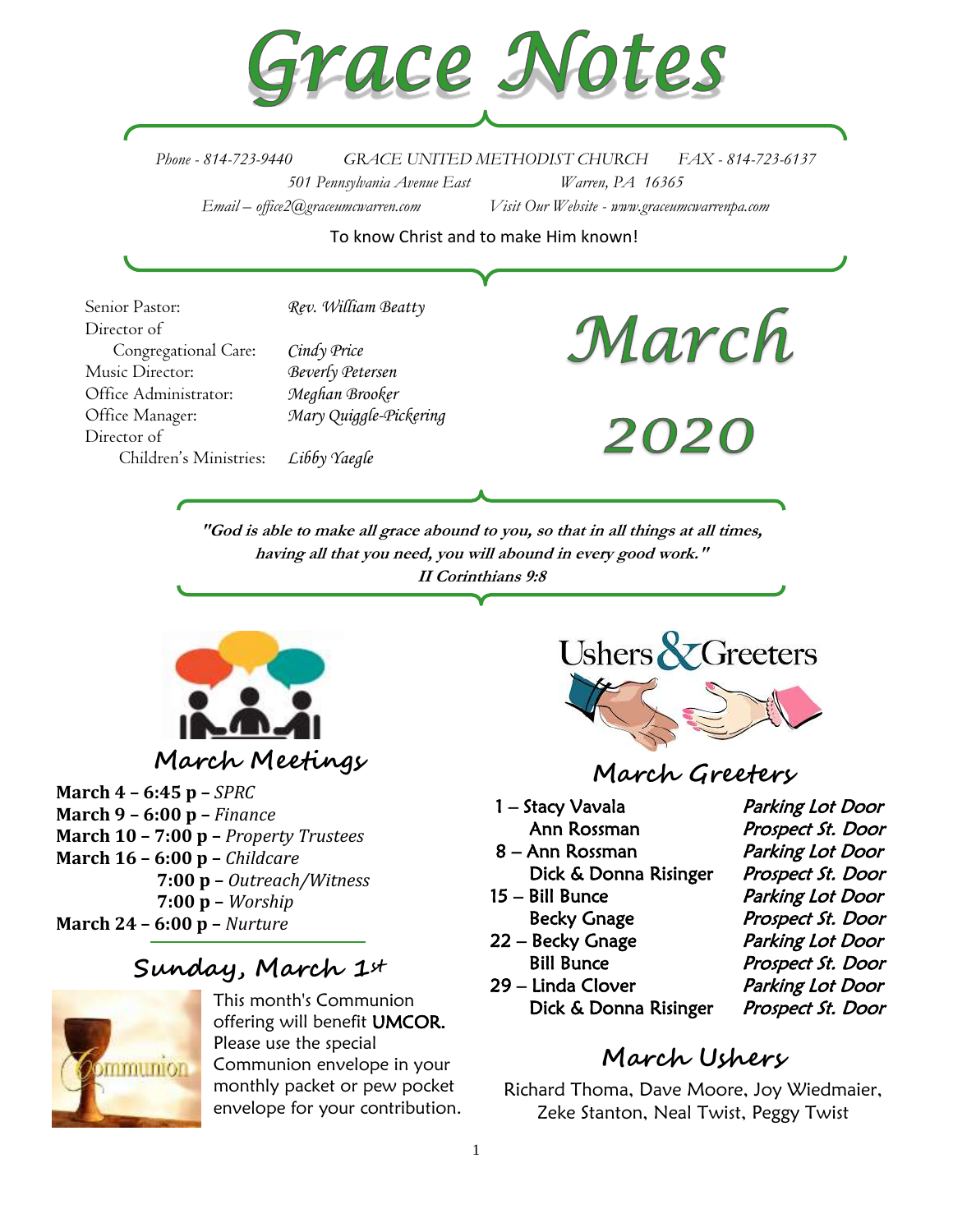

*"Anyone who welcomes you welcomes me, and anyone who welcomes me welcomes the one who sent me. Whoever welcomes a prophet as a prophet will receive a prophet's reward, and whoever welcomes a righteous person as a righteous person will receive a righteous person's reward. And if anyone gives even a cup of cold water to one of these little ones who is my disciple, truly I tell you, that person will certainly not lose their reward."* (Matthew 10:40-42)

ome of you will remember an old Coke commercial with Mean Joe Greene from the Pittsburgh Steelers (if you don't remember the commercial, you can catch it on YouTube\*\*). Mean Joe is limping down a tunnel from the game and a kid holding a Coke says, "I think you're the greatest." And then offers him his Coke. At first Joe won't take it, but he finally does and drinks the whole thing while the boy turns away, "See you around." Then Mean Joe says, "Hey kid. Catch." And throws the kid his jersey. S

I read an article the other day that made the connection between these words of Jesus from the Gospel of Matthew and that commercial and it made me smile. The author went on to tell a story about a time when he offered Billy Graham a cold glass of water right after Rev. Graham had been speaking and how it was a blessing to be able offer refreshment to this great man of God.

And there are times when we should take those words of Jesus literally: offering hospitality to missionaries as they visit our congregation, for example. Greeting and helping guests in worship is a way to "offer a cup of cold water." But it can be as simple as an encouraging word, an offer to help, prayers put into action.

Those who are in leadership here at Grace Church, our staff and our servant leaders, put in a lot of time and effort to be faithful disciples of God and witnesses to the congregation and community. And

when Jesus says to offer a cup of water to one who is my disciple, how much more can we do but to lift one another up  $-$  all of us, this tremendous staff, the leaders and those who serve in the church, and all who follow Jesus – with prayer and with words of encouragement.

The Apostle Paul tells us to "Carry each other's burdens, and in this way you will fulfill the law of Christ." (Galatians 6:2) Be an encourager, a helper, a pray-er… Lift one another up, and know the blessing to serve God as we serve one another.

In Christ's Love, Pastor Bill

\*\* <https://www.youtube.com/watch?v=DjaWKK6ylQg>

hat a Choir!" That's what I thought as we sang together to the glory of "W



God during Bev's last service, completing more than 33 years of ministry at Grace, and many prior years before completing a career here. Bev has been a personal friend and teacher to me since I joined this marvelous choir around 17 years ago. We all have choices, and I'm glad to have sung with Bev's choir as long as possible. Bev's Grace choir has a lot of talent, a lot of perseverance, and just enough patience. They can blend and sight-read music without complaining, enjoying the moment. Bev's personality permeates the group, and I will try to keep up. They are a joy to be around, you ought to try it!

#### "What a Choir!"

That's what I was thinking as I directed the Grace Choir during my first official task, wearing a bath robe and leading a raucous crew in a rousing rendition of "We Are the Choir". We had a lot of fun "honoring" Bev during her retirement party, but what did I get myself into? All those personalities! We don't separate the Sopranos from the Altos, the Tenors from the Basses, for no good reason. What a fun bunch, you ought to try it!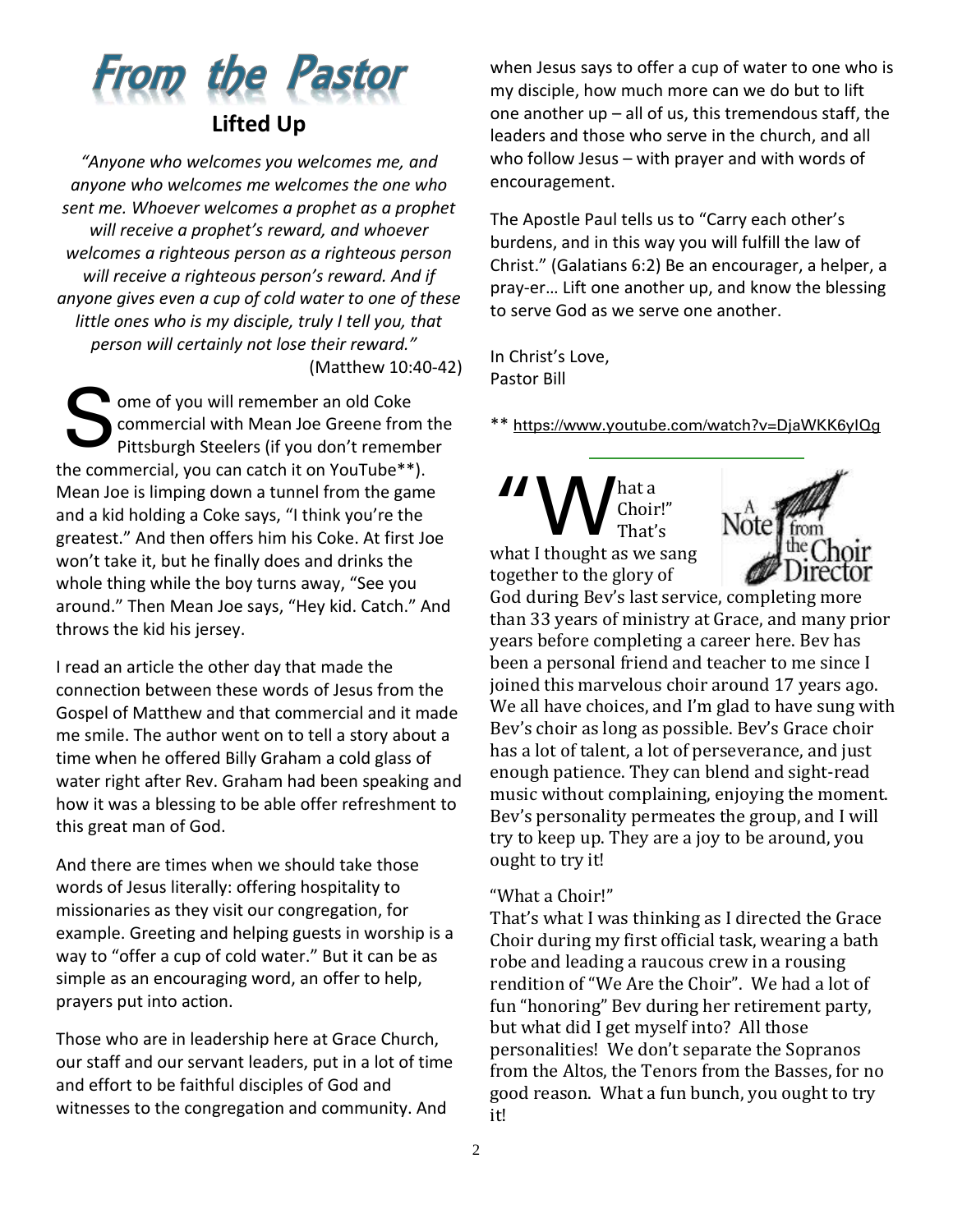"What a Worshipping Choir!"

The Grace Choir will lead and enhance our 11 o'clock worship services during Lent, through Palm Sunday, Good Friday, Easter and beyond. Ah, Sunday morning worship. You ought to try it! Floyd Moore

# *From the Director of Congregational Care*

*"So, How Do I Know?"*

he Agape Class is studying Rob Renfroe's book The Trouble with the Truth. This is an excellent study of how to balance truth and grace in our lives. In learning about the Cultural worldview vs the Spiritual worldview, one concept has really stood out to me. It is, *"A lie unchallenged often becomes accepted as reality".*  T

Think about that …… If you don't know that a statement is a lie AND it is repeated enough, then you may begin to believe it. Given today's information super highways, opinions are stated and *spread* and *spread* and *spread.* Of course, we know that "if it's on the internet it must be true" … right? NOT!! Is something true just because a majority of people think so? Or because a highly educated or well-known person declares it as truth? Of course not.

As members of a moral society we all need to practice discernment. AS Christians within that society, how do we tell truth from opinion? We must do our own research. That includes searching out reliable sources. Also, enlisting the help of reference librarians and professionals in that area of study. However, when it comes to cultural "norms" vs moral, ethical and spiritual truths, discernment becomes more challenging.

God's truth is the same today as it was yesterday and as it will be tomorrow! Our reliable source is the Bible. At any stage of our Christian life, it is advisable to also consult with other Christians who have proven themselves to be knowledgeable and trustworthy. From St. Paul to Dietrich Bonhoeffer to Billy Graham to our own small

group leader and Pastor; we need to surround ourselves with Christian advisors. Then, with our heads and hearts brimming with information, we sit quietly before our God in prayer.

All of what is written here is succinctly stated in Romans 12:2: **"Do not conform any longer to the pattern of this world, but be transformed by the renewing of your mind. Then you will be able to test and approve** (ie: discern) **what God's will is – His good, pleasing and perfect will** (ie: the TRUTH)**."**

Cindy Price

#### he end of February saw the start of the Lenten season and T



March, coming in like a lion or a lamb, I'm not entirely sure, is a time of reflection to prepare our hearts for the miraculous event we celebrate on Easter Sunday. While the excitement of Christmas and the celebration of Jesus' birth is something children easily grab ahold of, the somberness of Lent is sometimes difficult for little ones to comprehend. As a way to help families reflect on Jesus this season in a tangible way, I have set up "The Joy Journey" in Wesley Parlor beginning March  $1<sup>st</sup>$ , the first Sunday of Lent. The Joy Journey is a series of tasks inside Easter Eggs that can be completed together and take little time but can have a big impact. Children can choose an egg each Sunday of Lent with a task to complete for that week. Choose a new egg the following week, making sure to pick a different color egg for a different task. Families are welcome to post pictures of themselves on the Embrace Grace Facebook page to share their experience. From Hebrews 12:2, "We must never stop looking to Jesus. He is the leader of our faith, and he is the one who makes our faith complete. He suffered death on a cross. But he accepted the shame of the cross as if it were nothing because of the **joy** he could see waiting for him. And now he is sitting at the right side of God's throne."

Also, in March I will be hosting an Escape Church Event, where families will solve a series of puzzles and use clues to, well, escape church! This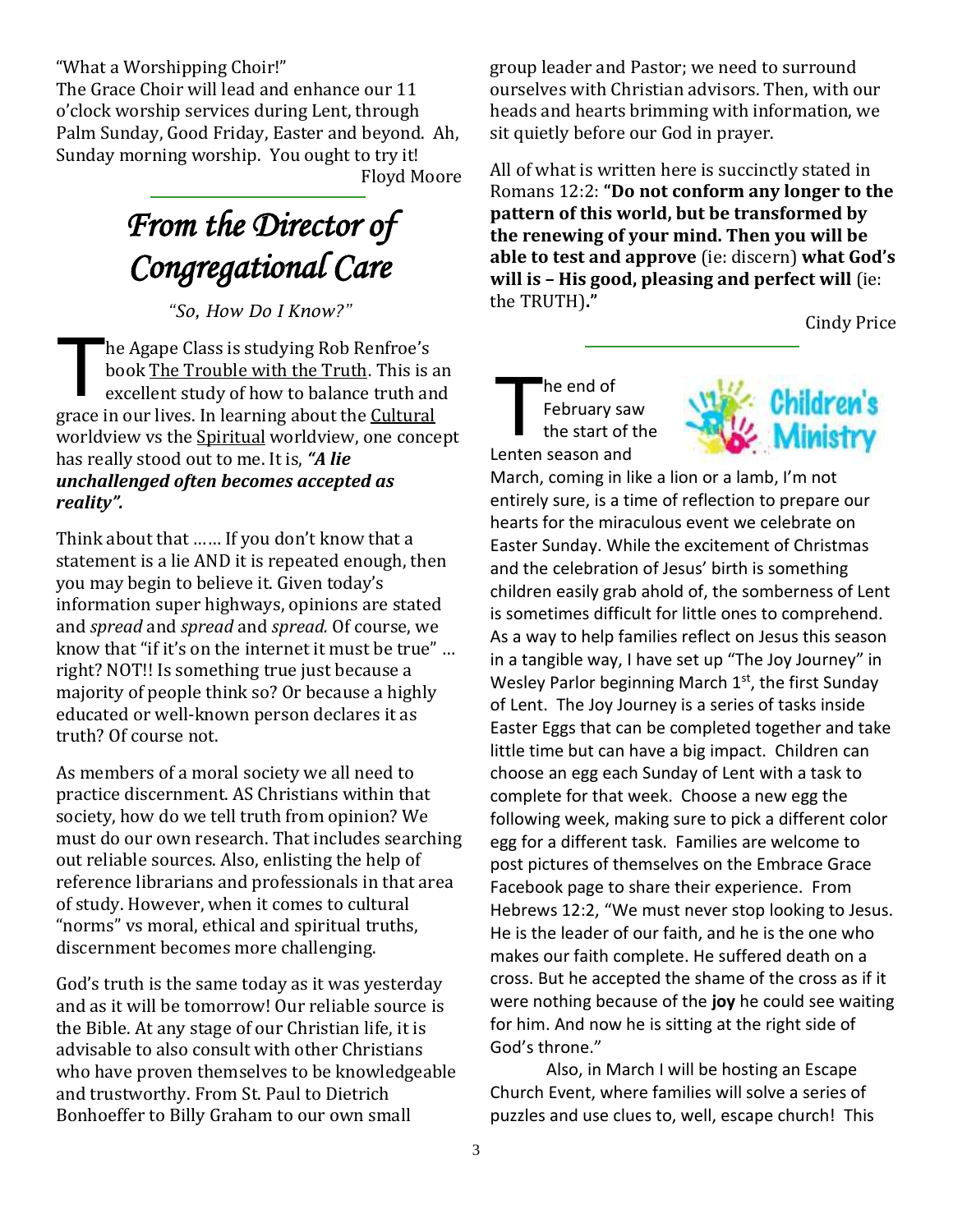event requires an RSVP as groups will need to sign up for time slots. The limit for a group will be six people and each round will take approximately one hour. If you have any questions or would like to sign up for this event, please call the church office.

Libby Yaegle

so if you know of anyone looking for preschool for their child, registration forms are available in the church office or by calling 723-8011. We feel fortunate every day to experience the joys of working with these children! Check out our Facebook page: [www.facebook.com/GracePromisePreschool](http://www.facebook.com/GracePromisePreschool)

#### Trish Gentilman



ur Preschool Valentine Dinner was a great success with a nice size group in attendance. Everyone seemed to enjoy being able to visit with other preschool families and eating some great food. The children sang some songs for everyone and were able to show off our room and some of their projects and accomplishments. A BIG THANK YOU to the preschool board members that helped organize the food and clean up after the dinner. We have some long- time members that have the dinner down to a science which allowed Jessica & I to visit with families and enjoy the evening. We also appreciate Tristan for setting up and taking down all those tables and chairs! O

Our current afternoon class has registered for Kindergarten and are excited about seeing where they will go to school next year. The 3-year-old class is completing their color books and we will be celebrating "rainbow day" with songs, treats and games.

Will March come in like a lion or a lamb? Will the leprechaun visit our classroom and leave us some gold? As we celebrate Dr. Seuss's birthday, keep our eyes open for "visitors" and keep track of the weather, we look forward to our crocuses coming up to tell us that SPRING is officially here!

We still have openings for the 2020-2021 schoolyear

here will no longer be one service on the fifth Sunday, so that means no more SOC offering for the time being. Care with Grace would like to do a list of items that we could use if you wanted to donate instead: T



Great Value 100% Apple Juice 96 oz, Great Value Kleenex-plain, Plastic spoons and forks, Gallon and quart Ziplock bags, Paper towels

Please start thinking about summer, I would love to have members of the church to come in and teach the children different skills or just read them a story. Whatever your talent is we would love to use it for the good of the children. Please call 723-9440 ext 14 and talk with Irene.

Thank you for all of your support.

Irene Garris



During Worship *9:30 a.m. (0-2 yrs.)* 

*~* 

*11:00 a.m. (0- 5 yrs.)*  **March 1** *–* Anna Peterson **March 8 –** Becky Fuller **March 15 –** Anna Peterson **March 22 –** Becky Fuller **March 29 –** Anna Peterson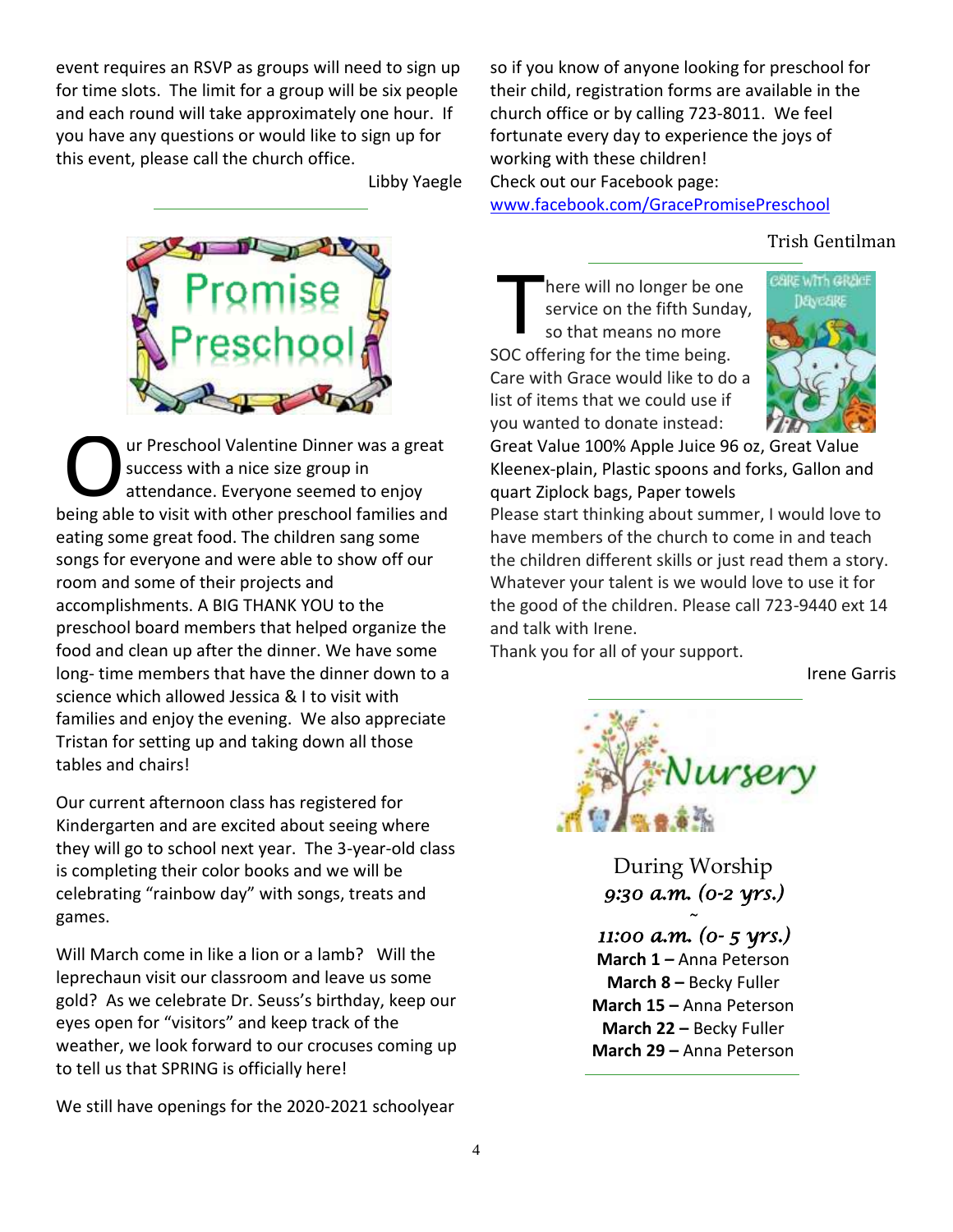# March Worship Assistants



### Advisors:

 *Linda Knapp 726-1199 Sheryl Richards 726-3876*

**March 1 –** Kylie Jurkowski & Tymber Barr **March 8 –** Ryan Egger & Bella Egger **March 15 –** OPEN **March 22 –** Brandon Byrd & Kaden Werner **March 29 –** Alanna Byrd & Becca Anderson

If you or a loved one are in a hospital or nursing facility and would like Grace staff to contact you or stop in to visit, you must let us know. Please call the church office or write it on your gold attendance card.



### **Our budget the month of January 2020:** *Other income consists of*

*funds from Sunday School, Room Rental,* 

*Bible Studies, Literature Tables, Fitness Ministry, Easter, Christmas, and Misc. Income.*

| <b>BUDGET</b>                                          | 2020             | 2019      |  |  |  |  |  |  |
|--------------------------------------------------------|------------------|-----------|--|--|--|--|--|--|
| <b>Other Income:</b>                                   | 1,229.80         | 5,819.94  |  |  |  |  |  |  |
| Offerings &                                            |                  |           |  |  |  |  |  |  |
| <b>Tithes</b>                                          | <u>25,216.35</u> | 25,025.40 |  |  |  |  |  |  |
| <b>Total Income</b>                                    | 26,446.15        | 30,845.34 |  |  |  |  |  |  |
| <b>Number of Sundays:</b>                              | 4                | 4         |  |  |  |  |  |  |
| Borrowed                                               | 0                | 0         |  |  |  |  |  |  |
| <b>Expense:</b>                                        | 40,636.63        | 37,915.59 |  |  |  |  |  |  |
| Attendance:                                            | 869              | 715       |  |  |  |  |  |  |
| <b>Connectional Apportionments</b>                     |                  |           |  |  |  |  |  |  |
| <b>Obligation-</b> 3,253.00                            |                  |           |  |  |  |  |  |  |
| <b>Paid to date</b> 3,253.00                           |                  |           |  |  |  |  |  |  |
| Ahead (Behind)                                         |                  |           |  |  |  |  |  |  |
| Percent of year to date paid 8%                        |                  |           |  |  |  |  |  |  |
| His income: Was \$4,399.19 higher in January           |                  |           |  |  |  |  |  |  |
| 2019 compared to January 2020                          |                  |           |  |  |  |  |  |  |
| <b>Our expenses:</b> Were \$2,721.04 higher in January |                  |           |  |  |  |  |  |  |
| 2020 compared to January 2019                          |                  |           |  |  |  |  |  |  |

Submitted by: Alice Bonnell, Finance Chair There is now a website where you can read and review the legislation which has been crafted using the proposals enumerated in the Protocol of Reconciliation and Grace through Separation. <https://www.gracethroughseparation.com/legislation>

Also, United Methodist News has created a chart that gives a general overview of five different proposals that are currently being brought to the General Conference in May.

[https://cdnsc.umc.org/-/media/umc](https://cdnsc.umc.org/-/media/umc-media/2020/01/09/19/07/General-Conference-UMC-Plans-Chart-V6)[media/2020/01/09/19/07/General-Conference-UMC-](https://cdnsc.umc.org/-/media/umc-media/2020/01/09/19/07/General-Conference-UMC-Plans-Chart-V6)[Plans-Chart-V6](https://cdnsc.umc.org/-/media/umc-media/2020/01/09/19/07/General-Conference-UMC-Plans-Chart-V6)



**Flock Talk** *"Those who are older should speak, for wisdom comes age."*

*Job 32:7*

We have a treasure in our church! They are sometimes referred to as "The Silent Generation". These are the people who were born between 1925 and 1945. On any given Sunday we have the opportunity for delightful conversation with this age group. They have seen a great deal in their lifetimes and they have both stories and advice! The Silent Generation is characterized by a strong work ethic. They raised families during times of economic uncertainty. It was necessary to develop an inner drive to work hard and get where they needed to be in a short period. They are known for their discipline, for upholding values, for their gratitude and for their appreciation toward the simplicities in life. They have a strong sense of determination and the ability to overcome hardships.

We sometimes find ourselves in a hurry, rushing past the older generation with fond familiarity, but no extra time to talk. Throughout Scripture, God teaches us how to respect and care for people who are aging. He teaches us how to listen and how to lift one another up.

The next time you cross the threshold of Grace Church, take a loving look around and see the beauty of this generation. And, if you are one of them and reading this article, know that you are loved! With great respect, Sue Toombs, Lay Leader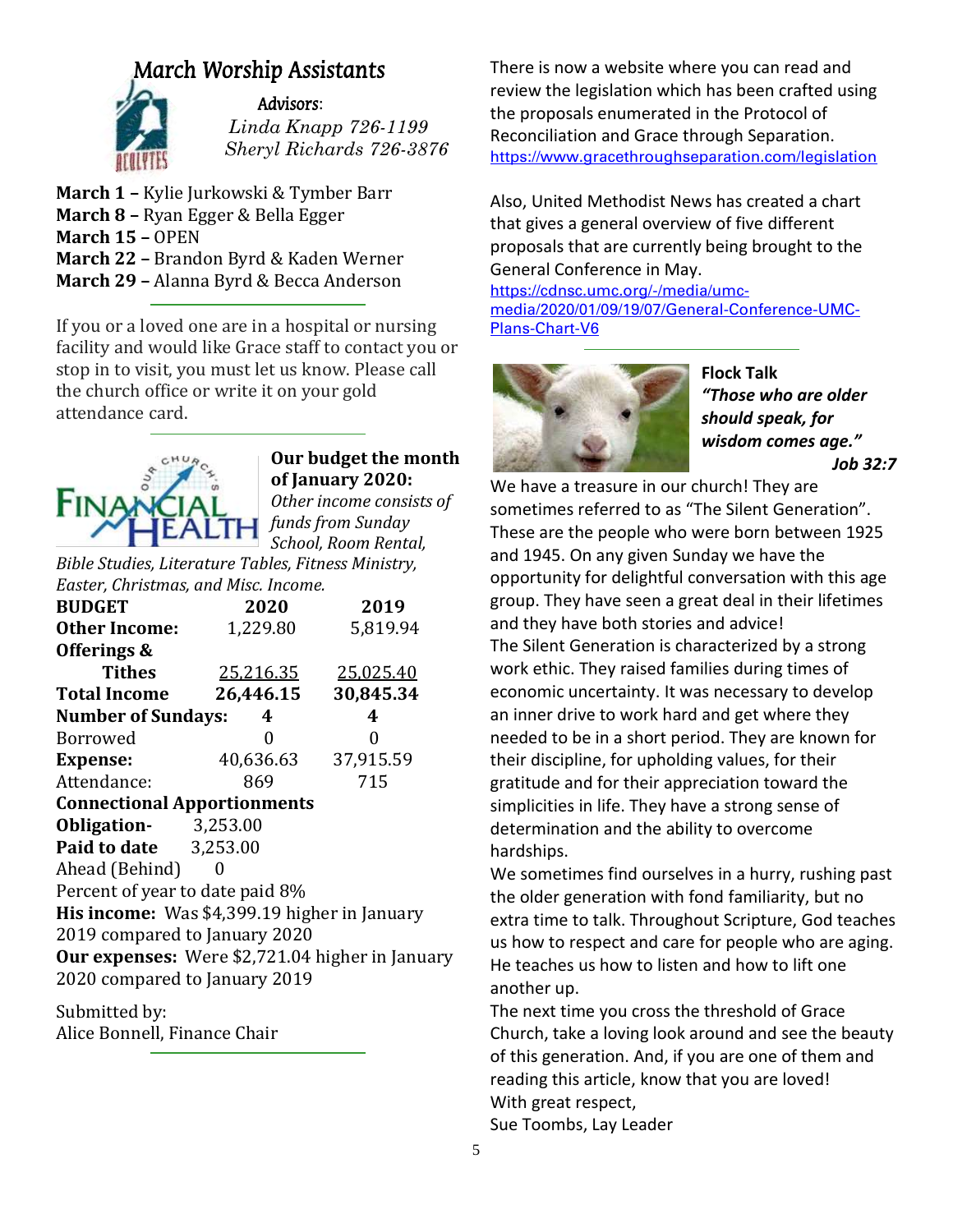Women's Bible study begins Tuesday, March 3rd (7:00p.m.) and Wednesday, March  $4<sup>th</sup>$  (8:45a.m. and 10:45a.m.) in Wesley Parlor. Study books cost \$7.00. Please pay the first day of class. If you are paying in cash, please have the exact amount. Checks should be made payable to Grace U.M.C., with "Bible study book" on the memo line. You will need to bring your Bibles and a pen or pencil to the classes. If you have any questions, please contact Renee Magnuson by March 1<sup>st</sup> 726-7890 or [radmagnuson@gmail.com](mailto:radmagnuson@gmail.com)

The women of Grace Church have again been asked



 $\mathfrak{S} \rightarrow$  to serve one of the community Lenten Soup and Pie Luncheons at First UMC. Our date to serve will be Thursday, March 19th. Anyone interested in helping on that

day, or on Tuesday, March 17th (when we will make the soup), is invited to join us. We will need pies furnished as well. Signup sheets for workers and pies will be available beginning on March  $1<sup>st</sup>$  in Wesley Parlor and Higginbotham Hall. Watch for further details. If you are willing to help make the soup, please call Marge Smith, 723-2551 or Linda Knapp, 726-1199. You may also call the church office for more information or to sign up for any part of this fun event to help serve our community in worshipping this Lenten season.

Sunday, March 8th, is Girl Scout Sunday!



All Daisy, Brownie, Junior, Cadette, Senior, Ambassador, and Adult Girl Scouts are encouraged to wear pins and/or uniforms to worship so that we may recognize how the scouting

programs help girls grow in their faith. The troop that meets here at Grace Church will be using that Sunday to thank us for the facility use. The scouts and their families will be serving the congregation a FREE soup and pie luncheon following the 11:00 worship service. Please plan to join in fellowship with the scouts and their families in Higginbotham Hall after worship.

### **New Acolyte Class to Begin**

Pastor Bill will begin the next session of acolyte training



classes on Tuesday, March 10, from approximately 3:45-5:00. We will begin in Wesley Parlor with a snack and a short video, "Chuck Knows Church." The classes continue for at least 3 more Tuesdays, March 17th, 24th,  $31^{st}$ , and April 7<sup>th</sup> if needed. Instruction will include learning about church symbols, the acolyte's code of conduct, church history, and about the sacraments of baptism and communion. We will practice lighting and extinguishing the altar candles, which are symbols of Christ's light. New acolytes will be fitted for robes. At the last meeting a pizza party will be enjoyed, and all "veteran" acolytes will be invited to attend to get acquainted with the newest members. Installation of the new class will be after Easter.

If you are in grade 3 or above and would like to become an acolyte, please register by calling the church office at 723-9440 or Linda Knapp at 726- 1199. If you have children, grandchildren, or even neighbors that might be interested, please have them contact the church as well.

This is an exciting opportunity to serve during our worship at Grace Church.



The Outreach team will be hosting a rummage sale

at Grace on April 18th from 8 am until 2 pm to raise funds for Red Bird Mission Trip. Clear out some space and donate your usable items. Kids clothes are welcome, but please no adult clothes.

You can drop off items in Higginbotham Hall on Friday April 17th from 4 pm - 6 pm. If you need help or you would like to volunteer,



please contact Chuck Keeports @ 814-688-8534.

The Grace Church Food Pantry is in need of **peanut butter, jelly or jam, canned veggies (corn, green beans, carrots)** at this time**.** Thank you to all who



contribute to the Grace Church Food Pantry!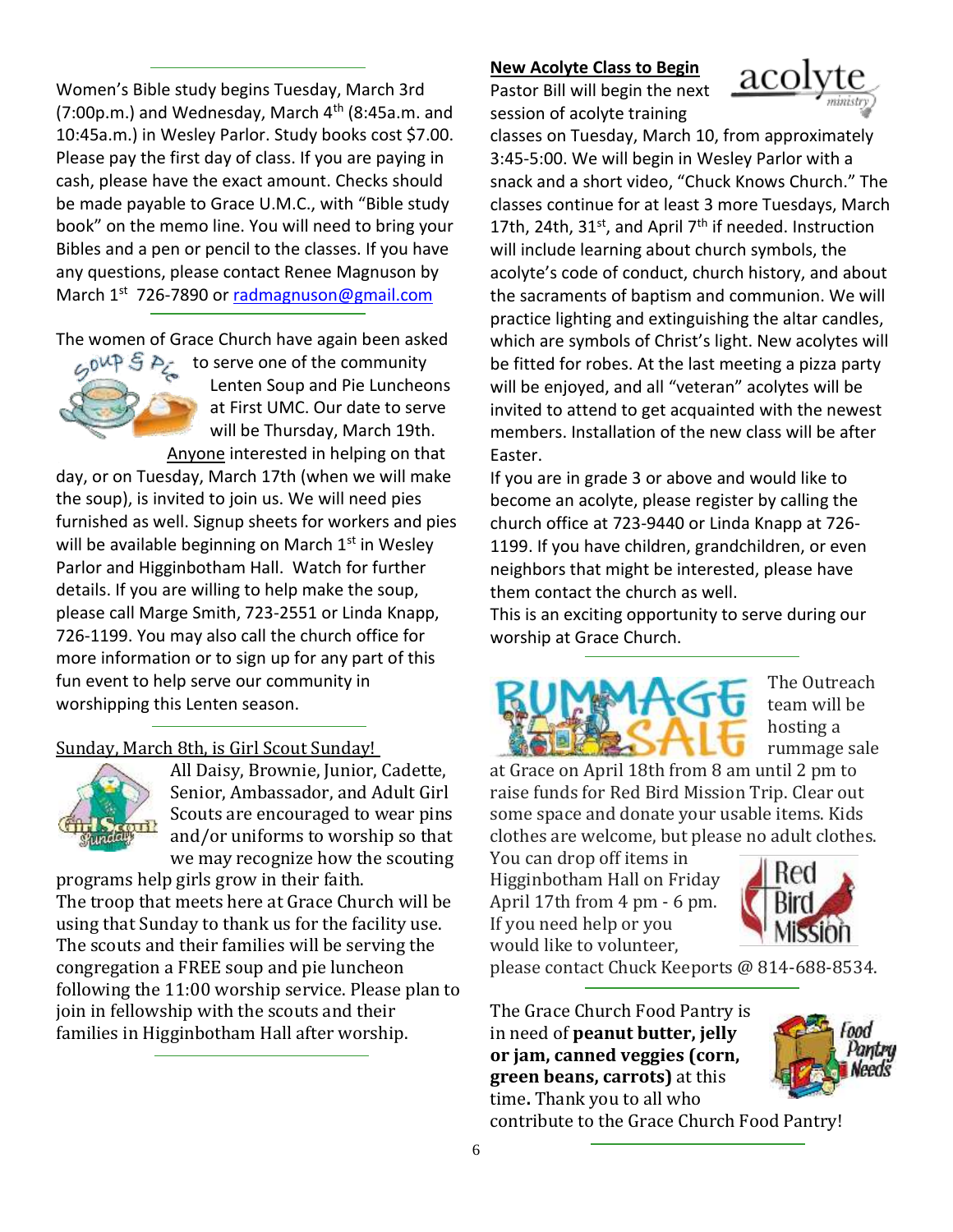**HOPES Fund For: Cora Watt By: David & Barbara Watt**

**For: Ray Morrison By: Dick & Donna Risinger**

**For: Ray Morrison By: Carol Ostergard**

**General Fund For: Dorothy Long By: James & Virginia Coppersmith**

**Music Fund For: Nancy Stanton & Ray Morrison By: Audrey Cable & family**

**Promise Preschool For: Nancy Stanton By: Dick & Donna Risinger**



**Music Fund For: Beverly Petersen By: Pete & Marge Smith**

### **Grace Fitness Health Presentations "***Relieve Stress Naturally***" Tuesday, March 17th at 6:45 pm Higginbotham Hall**

What relieves stress? Several natural remedies are tried and true, and considered effective for emotional well-being. If you would like to hear the reasons why some work and some don't, this talk is for you. It is important to know how our bodies react to the right choices we make.

The simplicity of deep breathing can help to lower our hearts rate and our blood pressure. Learning how to decompress correctly after a long day can feel like a miracle to a mind and body that needs our attention. It really is as easy as it sounds.

Friends are welcome! Be prepared to sleep better after this talk!

Presented by Sue Toombs.

Dear Friends, what a shocking, delightful surprise we received in the mail yesterday! Thank you so much for your incredible Christmas offering donation!! You are such a blessing to us! May you be blessed! -Mary Brown, Women's Care Center of Warren, PA



memory

 **Items for the April Newsletter need to be delivered to Mary in the Church office [\(mary@graceumcwarren.com\)](mailto:mary@graceumcwarren.com) by Wednesday, March 18. Thank you!**



**March 1 – Robert Jones, Jessica Norris March 2 – Amy Stimmell, Ashley Flagella March 3 – Emily Steves, Cheryl Gupta, Pete Smith, Vickie Morrison, Kurt Shafer, Donald Anderson March 4 – Shana Grosch, Korrine Sauers, Alyssa Albaugh, Audrey Wurst March 5 – Becky Hampson, Dean Johnson March 6 – Dean Knowlton, Evelyn Phillips, Roman Pearce March 7 – Alyssa Farr March 8 – June Reigard, Alyssa Steves March 9 – Dale Allmendinger II, Tyson Morrison, Kim Johnson March 10 – Hannah Nolan, Andrea Sedon March 11 – Betty Swanson March 12 – Gail Burns, Pat Slattery, Scott Frazier March 15 – Karen Larsen, Joy Wiedmaier March 17 – Larry Conrad March 18 – Brady Grosch, Quincy Nolan, MaKenna Wagner, Mike Card, Amber Buchanan March 19 – Alex Moore, Julia Green March 22 – Anthony Tatarski, Bob Silzle, Gwen Savych, Abigail, Mack March 23 – Patricia Amon, Dave Moore March 24 – Randy Moore, Mary Gustafson, Brynn Norris March 27 – Cindy Price, Jan Clark March 29 – Art Anderson, Joyce Yeagle March 30 – Lindsey Vavala, Elena Brocklehurst, Ella Solberg, Brenda Beers**

**March 31 – Avery Wurst**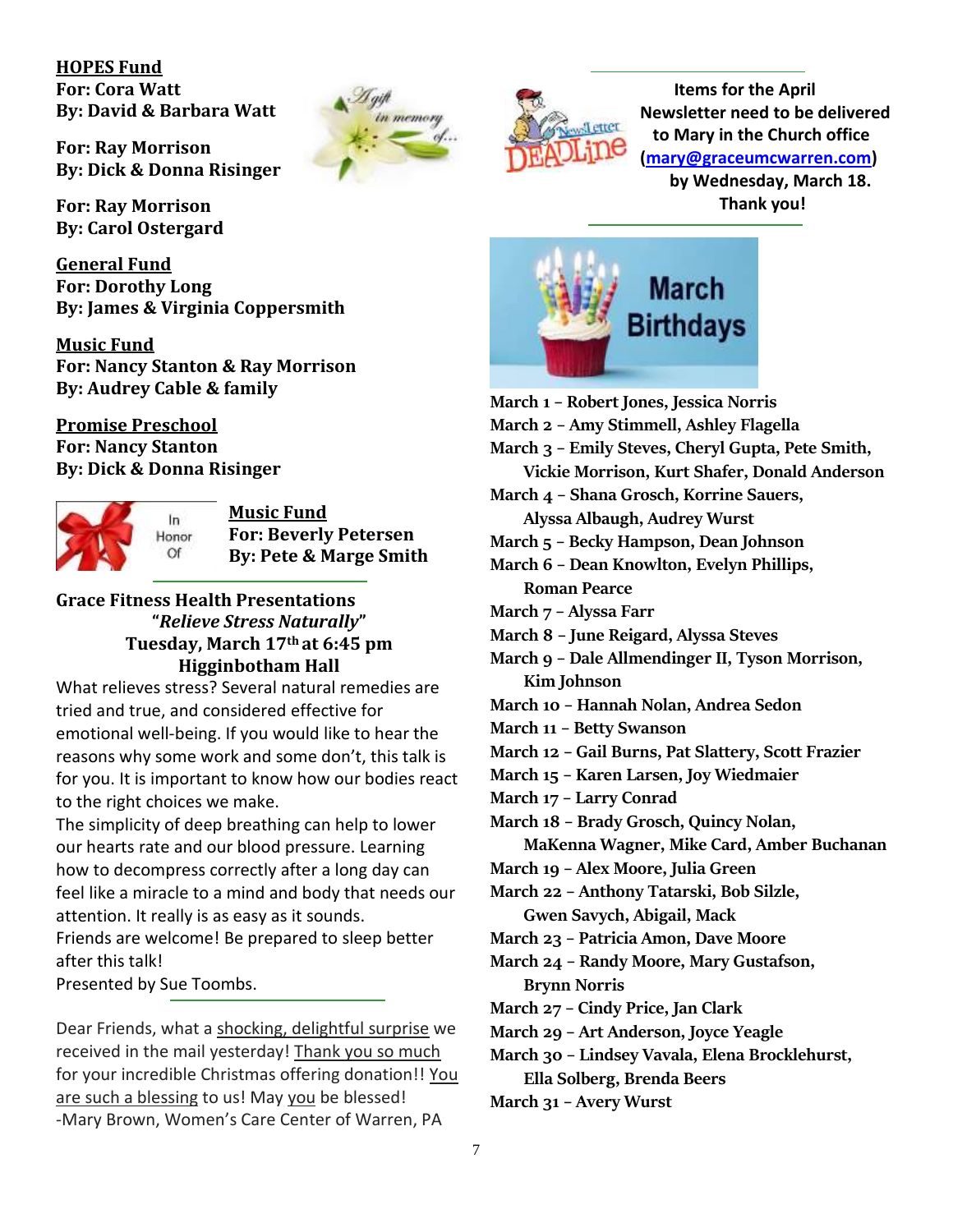í



| <b>SUNDAY</b>                                                                                                                                                                               | <b>MONDAY</b>                                                                                                                                                                                                                                              | <b>TUESDAY</b>                                                                                                                                                                                                                                                                  | <b>WEDNESDAY</b>                                                                                                                                                                                                                                  | <b>THURSDAY</b>                                                                                                                                             | <b>FRIDAY</b>                                                                                                                                                                                                    | <b>SATURDAY</b>                                                   |
|---------------------------------------------------------------------------------------------------------------------------------------------------------------------------------------------|------------------------------------------------------------------------------------------------------------------------------------------------------------------------------------------------------------------------------------------------------------|---------------------------------------------------------------------------------------------------------------------------------------------------------------------------------------------------------------------------------------------------------------------------------|---------------------------------------------------------------------------------------------------------------------------------------------------------------------------------------------------------------------------------------------------|-------------------------------------------------------------------------------------------------------------------------------------------------------------|------------------------------------------------------------------------------------------------------------------------------------------------------------------------------------------------------------------|-------------------------------------------------------------------|
| 8:30/9:30/11:00 a<br>Worship<br>9:00 a Children's<br>Choir<br>9:30 a Agape Sunday<br>School<br>9:45 a Sunday School<br>1:00 p Girl Scouts                                                   | 2<br>1:15 p Fitness Class<br>5:15 p Christian Yoga<br>6:30 p Gym Reserved<br>6:30 p Library Resv.<br>7:00 p Bible Study $-$<br>A Year with Tozer<br>7:00 p Eaton Resv.                                                                                     | 3<br>9:00 a Bible Study -<br>A Year with Tozer<br>11:15 a Staff Meeting<br>5:15 p Healing<br>Christian Yoga<br>7:00 p Women's<br><b>Bible Study</b><br>6:30 p Pickleball                                                                                                        | $\overline{4}$<br>7:00 a Men's Prayer<br><b>Breakfast</b><br>8:45/10:45 a<br>Women's Bible<br>Study<br>1:15 p Fitness Class<br>5:15 p Christian Yoga<br>6:00 p Handbells<br>6:30 p Gym Resv.<br>6:45 p $SPRC$<br>7:00 p Choir<br>8:15 p Madrigals | 5<br>5:00 p Caregivers'<br><b>Support Group</b><br>6:00 p Disciple<br>6:00 p Pickleball<br>7:00 p AseraCare<br>7:00 p Praise Team                           | 6<br>10:00 a Yarn<br>Angels<br>12:15 p Christian<br>Yoga                                                                                                                                                         | $\overline{7}$<br>12:00 p<br>Higginbotham<br><b>Hall Reserved</b> |
| 8<br>8:30/9:30/11:00 a<br>Worship<br>9:00 a Children's<br>Choir<br>9:30 a Agape Sunday<br>School<br>9:45 a Sunday School<br>12:00 p Girl Scouts'<br>Soup & Pie Lunch<br>7:00 p Winger Resv. | 9<br>1:15 p Fitness Class<br>5:15 p Christian Yoga<br>6:00 p Finance<br>6:30 p Gym Reserved<br>$7:00$ p Bible Study -<br>A Year with Tozer<br>7:00 p Eaton Resv.                                                                                           | 10<br>9:00 a Bible Study -<br>A Year with Tozer<br>3:45 p Acolyte Class<br>5:15 p Healing<br>Christian Yoga<br>7:00 p Women's<br><b>Bible Study</b><br>6:30 p Pickleball<br>7:00 p Property<br><b>Trustees</b>                                                                  | 11<br>7:00 a Men's Prayer<br><b>Breakfast</b><br>8:45/10:45 a<br>Women's Bible<br>Study<br>1:15 p Fitness Class<br>5:15 p Christian Yoga<br>6:00 p Handbells<br>6:30 p Gym Resv.<br>7:00 p Choir<br>8:15 p Madrigals                              | 12<br>6:00 p Disciple<br>6:00 p Pickleball<br>7:00 p Praise Team                                                                                            | 13<br>10:00 a Yarn<br>Angels<br>12:15 p Christian<br>Yoga                                                                                                                                                        | 14<br>12:00 a Wesley<br>Parlor Reserved                           |
| 15<br>8:30/9:30/11:00 a<br>Worship<br>9:00 a Children's<br>Choir<br>9:30 a Agape Sunday<br>School<br>9:45 a Sunday School<br>4:00 p Watson Home                                             | 16<br>12:00 p Caregivers'<br>Support Group<br>1:15 p Fitness Class<br>5:15 p Christian Yoga<br>6:00 p Childcare<br>6:30 p Gym Reserved<br>7:00 p Outreach/<br>Witness<br>7:00 p Worship<br>7:00 p Bible Study -<br>A Year with Tozer<br>7:00 p Eaton Resv. | 17<br>8:30 a Kitchen Resv.<br>9:00 a Bible Study -<br>A Year with Tozer<br>11:15 a Staff Meeting<br>3:45 p Acolyte Class<br>5:15 p Healing<br>Christian Yoga<br>7:00 p Women's<br><b>Bible Study</b><br>6:30 p Pickleball<br>6:45 p Grace Fitness<br><b>Health Presentation</b> | 18<br>7:00 a Men's Prayer<br><b>Breakfast</b><br>8:45/10:45 a<br>Women's Bible<br>Study<br>1:15 p Fitness Class<br>5:15 p Christian Yoga<br>6:00 p Handbells<br>6:30 p Gym Resv.<br>7:00 p Choir<br>8:15 p Madrigals                              | 19<br>8:30 a Kitchen<br>Reserved<br>6:00 p Disciple<br>6:00 p Pickleball<br>7:00 p Praise Team                                                              | 20<br>10:00 a Yarn<br>Angels<br>12:15 p Christian<br>Yoga                                                                                                                                                        | 21<br>12:00 p Escape<br>Church Event                              |
| 22<br>8:30/9:30/11:00 a<br>Worship<br>9:00 a Children's<br>Choir<br>9:30 a Agape Sunday<br>School<br>9:45 a Sunday School<br>7:00 p Winger Resv.                                            | 23<br>1:15 p Fitness Class<br>5:15 p Christian Yoga<br>6:30 p Gym Reserved<br>$7:00$ p Bible Study -<br>A Year with Tozer<br>7:00 p Eaton Resv.                                                                                                            | 24<br>9:00 a Bible Study -<br>A Year with Tozer<br>3:45 p Acolyte Class<br>5:15 p Healing<br>Christian Yoga<br>6:00 p Nurture<br>7:00 p Women's<br><b>Bible Study</b><br>6:30 p Pickleball                                                                                      | 25<br>7:00 a Men's Prayer<br><b>Breakfast</b><br>8:45/10:45 a<br>Women's Bible<br>Study<br>1:15 p Fitness Class<br>3:30 p Wesley Resv.<br>5:15 p Christian Yoga<br>6:00 p Handbells<br>6:30 p Gym Resv.<br>7:00 p Choir<br>8:15 p Madrigals       | 26<br>6:00 p Disciple<br>6:00 p Pickleball<br>7:00 p Praise Team                                                                                            | 27<br>10:00 a Yarn<br>Angels<br>12:15 p Christian<br>Yoga                                                                                                                                                        | 28<br>12:00 p<br>Higginbotham<br>Hall Reserved                    |
| 29<br>8:30/9:30/11:00 a<br>Worship<br>9:00 a Children's<br>Choir<br>9:30 a Agape Sunday<br>School<br>9:45 a Sunday School<br>1:00 p Girl Scouts                                             | 30<br>1:15 p Fitness Class<br>5:15 p Christian Yoga<br>6:30 p Gym Reserved<br>$7:00$ p Bible Study -<br>A Year with Tozer<br>7:00 p Eaton Resv.                                                                                                            | 31<br>9:00 a Bible Study -<br>A Year with Tozer<br>3:45 p Acolyte Class<br>5:15 p Healing<br>Christian Yoga<br>7:00 p Women's<br><b>Bible Study</b><br>6:30 p Pickleball                                                                                                        | 8                                                                                                                                                                                                                                                 | <b>CARE WITH</b><br><b>GRACE DAYCARE</b><br>is open daily from<br>6:30 am to 6:00<br>pm located on the<br>first floor (nursery)<br>and the second<br>floor. | <b>PROMISE</b><br><b>PRESCHOOL</b><br>is open Monday,<br>Wednesday, and<br>Thursday from<br>$9:00 - 11:30$ am<br>(3-year-olds) and<br>$12:30 - 3:00$ pm<br>$(4 - year - old)$<br>located on the<br>ground floor. |                                                                   |